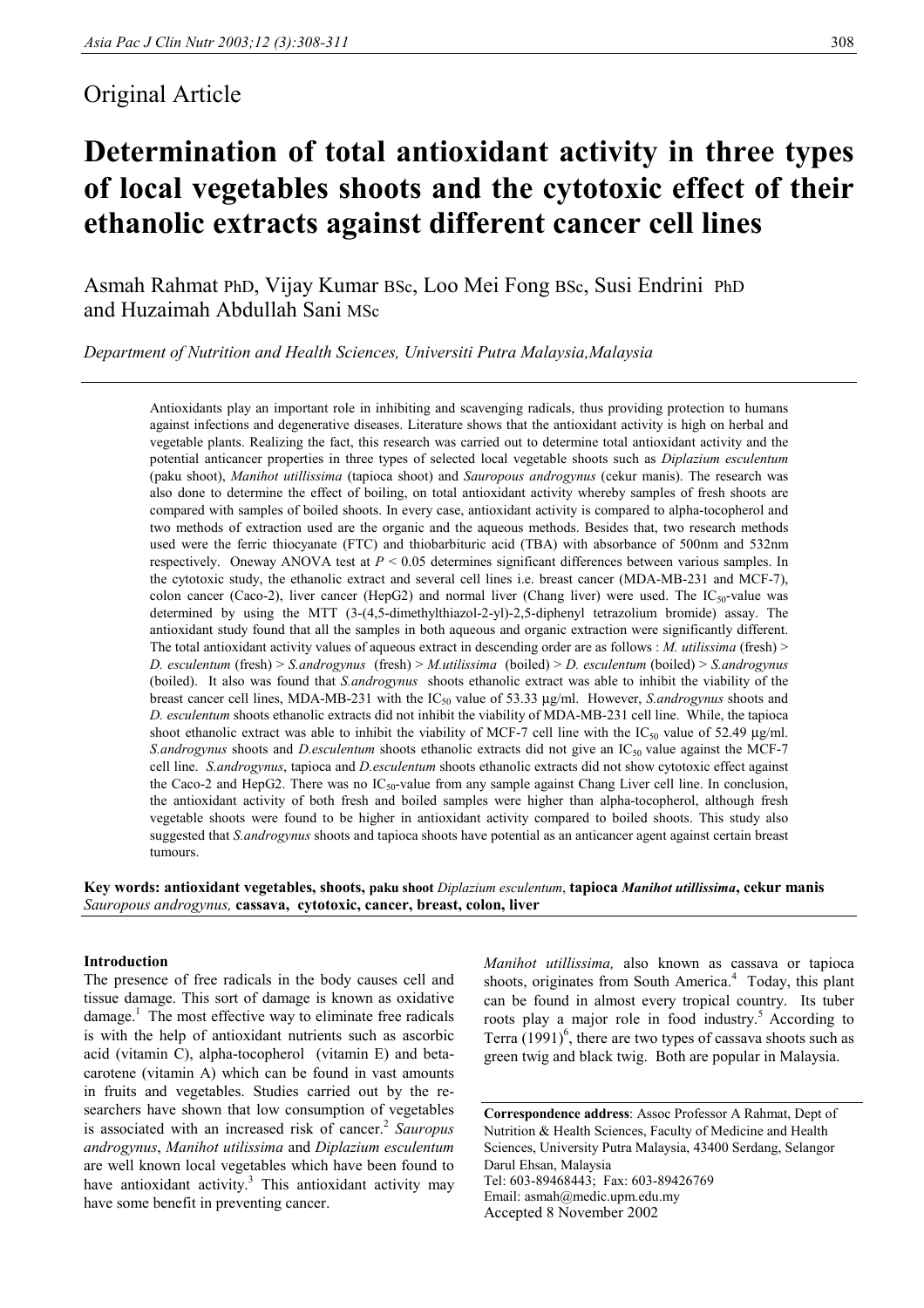Another popular vegetable shoot among Malays is *Diplazium esculentum*. This plant can attain an average height of  $0.5$  to  $2.5$  meters and is eaten as 'ulam' or green edible leaves, usually consumed with hot sauce. This practice of eating the 'ulam' with sauce is also known as 'krawoo'.<sup>7</sup>

 *Souropus androgynus* is known as 'katoo'. It is planted vastly in the Jawa mountain and is also found in India. The plant has small green leaves with yellow flowers that bloom occasionally. Lee (1989)<sup>8</sup> states that *Souropus androgynus* can be useful as a dye in food colouring. Eating too much of this vegetable can lead to muscle cramps and aches.

 An in vitro study was designed to determine the cytotoxic effect of the shoots' ethanolic extracts against the proliferation of breast cancer cell lines (MDA-MB-231, the non-oestrogen dependent; MCF-7, the oestrogen dependent), colon cancer (Caco-2), liver cancer (HepG2) and transformed liver cell line (Chang Liver) as comparison.

 This study was carried out to determine the total antioxidant activity and the anticancer properties of three types of selected vegetables shoots such as *Diplazium esculentum*, *Manihot utillissima* and *Souropus androgynus*. These are traditional Malay foods consumed mostly in rural areas of the country. The research was also done to determine the effect of boiling on total antioxidant activity, whereby samples of fresh shoots were compared to samples of boiled shoots.

#### **Materials and methods**

Diplazium esculentum, Manihot utillissima and Souropus androgynus were purchased at Serdang market. The total antioxidant activity of the vegetable shoots was tested using two assay methods: ferric thiocyanate (FTC) and thiobarbituric acid (TBA). Both the organic and aqueous extraction methods were used. The FTC method was used to measure the amount of peroxide at the beginning of the lipid peroxidation, in which peroxide will react with ferrous chloride and form ferric ion. The ferric ion will then unite with ammonium thiocyanate and produce ferric thiocyanate. The substance is red in colour. The thicker the colour, the higher the absorbance. Whereas the TBA method measures bodies present after peroxide oxidation. Both FTC and TBA methods were used to determine total antioxidant activity. The total antioxidant activity is measured by dividing the absorbance value of the control on the seventh day (absorbance of the control is at maximum) with the absorbance of a certain sample in that particular day.

Total antioxidant activity =

Absorbance of control on day maximum x 100 Absorbance of sample on the same day

#### *Organic extraction9*

Twenty grams of dried sample was soaked in 200ml hexane for 8 hours. Then, the sample was filtered and the hexane was discarded. The sample residue was soaked for a second time in 100ml hexane for 20 minutes while stirring. Then the hexane was filtered and discarded. After that, 15g of the sample residue was taken and soaked in 100ml methanol for 8 hours and filtered. The sample residue was again soaked in 100ml methanol for 8 hours. The sample was filtered and the second filtrate was kept with the first filtrate. The filtrate was then evaporated using the rotary evaporator. Finally, the methanol extract was ready to use.

### *Aqueous extraction10*

One gram of dried sample was soaked in 20ml 0.45% salt solution and put into the water bath  $(40^{\circ}$ C) for 20 minutes. The solution was then centrifuged at 3000rpm for 30 minutes. The supernatant was collected and kept in  $-20^0C$ until the experiment commenced.

#### *Antioxidative assays*

#### *a) Ferric Thiocyanate (FTC) method*

The method of Mitsuda *et al.*,  $(1967)^{11}$  and Osawa and Namiki  $(1981)^{12}$  were slighty modified by Kikuzaki and Nakatani (1993).<sup>13</sup> A mixture of 4mg plant extract for each sample in 4ml absolute ethanol, 4.1 ml of 2.52% linoleic acid in absolute alcohol, 8 ml of 0.05 M phosphate buffer (pH 7.0) and 3.9 ml of water was placed in a vial with a screw cap and then placed in an oven at  $40<sup>0</sup>$  C in the dark. To 0.1 ml of this solution was added 9.7 ml of 7.5 % ethanol and 0.1 ml ammonium thiocyanate. Precisely 3 minutes after an addition of 0.1 ml of 0.02 M ferrous chloride in 3.5% hydrochloride acid to the reaction mixture, the absorbance was measured at 500 nm every 24 hours until the absorbance of the control reached maximum.

*b) Thiobarbituric acid (TBA) method* 

The method of Ottolenghi  $(1959)^{14}$  was referred. An amount of 2ml of 20 % trichloroacetic acid (TCA) aqueous and 2 ml thiobarbiturate acid (TBA) aqueous solutions were added into 1ml of sample solution, prepared and incubated as above. The mixture was placed in a boiling water bath for 10 minutes. After cooling, it was centrifuged at 3000 rpm for 20 minutes and the absorbance of the supernatant was measured at 532 nm.

#### *Cytotoxicity assay*

An amount of 100g each of fresh vegetable shoots were homogenised and soaked in ethanol overnight. Filtration was done by using the Sinta glass filter and the filtrates were evaporated with a rotary evaporator. The dried residue was resuspended in DMSO to in vitro cytotoxicity. HepG2 and Chang Liver were obtained from American Type Culture Collection (ATCC). The cells were cultured in Minimum Essentials Medium with Earle's salt supplemented with 10% of fetal calf serum, 100 IU/ml of penicillin and 100 µg/ml of streptomycin (Sigma) using 25-  $\text{cm}^2$  flasks (Nunc, Denmark), in a CO<sub>2</sub> incubator at 37°C. The viability of cells was determined with trypan blue. Exponentially growing cells were harvested, counted and diluted with medium, yielding a concentration of  $1x10<sup>5</sup>$ sel/ml. From this cell suspension, 100 µl were pipetted into 96-well microtiter plates (Nunc, Denmark). The diluted range of extract was added to each well and the final concentrations of the test extracts were 5, 10, 20, 40, 60, 80 and 100 µg/ml. Cytotoxicity of the *S.androgynuss, M. utilissima,* and *D.esculentum* shoots extracts were determined by 3-(4,5-dimethylthiazol-2-yl)-2,5-diphenyltetrazolium bromide (MTT) assay at incubation period of 72 hours and recorded as the drug concentration causing 50% growth inhibition of the tumour cells  $(IC_{50}$  value).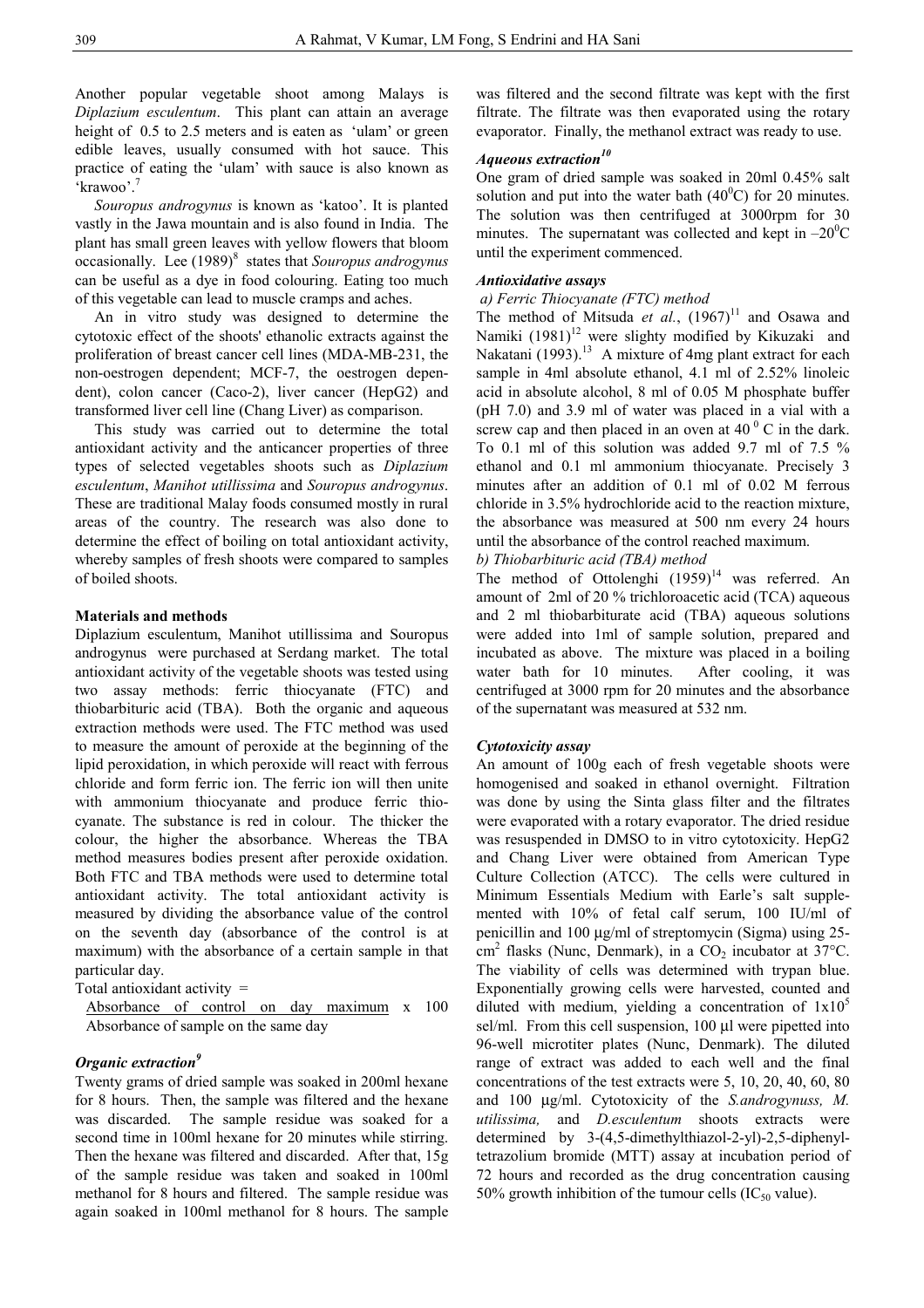#### *Statistical analysis*

All the estimations were carried out in six replicates and the data were subjected to statistical analysis of ANOVA and student's t-test. A value of *P* < 0.05 was considered to be significant.

#### **Results**

#### *Study of antioxidant activities in three types of selected vegetable shoots*

Figure 1 showed the total antioxidant activity of the FTC method compared to the TBA method in three types of selected vegetable shoots. Results were also obtained for the antioxidant activity of the aqueous and organic extracts. The influence of the boiling process on antioxidant activity is shown in Figure 1. Oneway ANOVA test at *P*< 0.05 determines significant differences between various samples. It was found that all the samples in both aqueous and organic extracts were significantly different. The total antioxidant activity values of aqueous extract in descending order are as follows : *M.utilissima* (fresh) > *D.esculentum* (fresh) > *S.androgynus* (fresh) > *M.utilissima* (boiled) > *D.esculentum* (boiled) > *S.androgynus* (boiled); and for the organic extract, *S.androgynus*(fresh) >*D.esculentum* (fresh) > *M.utilissima* (fresh) > *M.utilissima* (boiled) > *D.esculentum* (boiled) > *S.androgynus* (boiled).

#### *Study of anticancer properties in three types of selected vegetable shoots*

From this study, it was found that *S.androgynus* shoots ethanolic extract was able to inhibit proliferation of the breast cancer cell lines, MDA-MB-231 with the  $IC_{50}$  value of 53.33 µg/ml (Fig.2). However, *S.androgynus* shoots and *D.esculentum* shoots ethanolic extracts did not inhibit the proliferation of MDA-MB-231 cell line. While the *M.utilissima* ethanolic extract was able to inhibit the proliferation of MCF-7 cell line with the  $IC_{50}$  value of 52.49 µg/ml (Fig.3). *S.androgynus* and *D.esculentum* shoots ethanolic extracts did not give  $IC_{50}$  value against MCF-7 cell line. *S.androgynus*, *M.utilissima* and *D.esculentum* shoots ethanolic extracts did not show cytotoxic effect against the Caco-2 and HepG2. There was no  $IC_{50}$  value obtained from all the samples against Chang Liver cell line at the tested concentration.

#### **Discussion**

Figure 1 showed the total antioxidant activity of the FTC method compared to the TBA method in which the activity of antioxidant for FTC method is higher than the TBA method. This may indicate that the amount of peroxide in the initial stage of lipid peroxidation is greater than the amount of peroxide in the secondary stage. Furthermore, the secondary product such as malonaldehyde is not stable for a period of time. It will turn into alcohol and acid which cannot be detected by spectrophotometer (Ottolenghi,  $1959$ <sup>14</sup>

 The result obtained also showed that the aqueous extract exert greater antioxidant activity compared to the organic extract. This may be because most of the active compounds in the leafy part the vegetables may dissolve in the water instead of the organic solvent. In addition, referring to the polarity, it is found that water is more polar than the organic solvent.



**Figure 1.** A comparison between total antioxidant activity using the FTC method and the TBA method of aqueous (aq) and organic (or) extracts from fresh (f) and boiled (b) samples. *CM=S.androgynus, PU= M. utilissima, PP = D. esculentum*



**Figure 2.** Cytotoxic effect of *S.androgynus, M.utilissima* and *D.esculentum* ethanolic extracts against MDA-MB-231 cell lines.  $IC_{50} = 53.33 \mu g/ml$ 



 $-S$ .androgynus  $-\blacksquare$ M.utilissima  $-\blacktriangle$  D.esculentum

**Figure 3.** Cytotoxic effect of *S.androgynus, M.utilissima* and *D.esculentum* ethanolic extracts against MCF-7 cell lines.  $IC_{50} = 52.49 \mu g/ml$